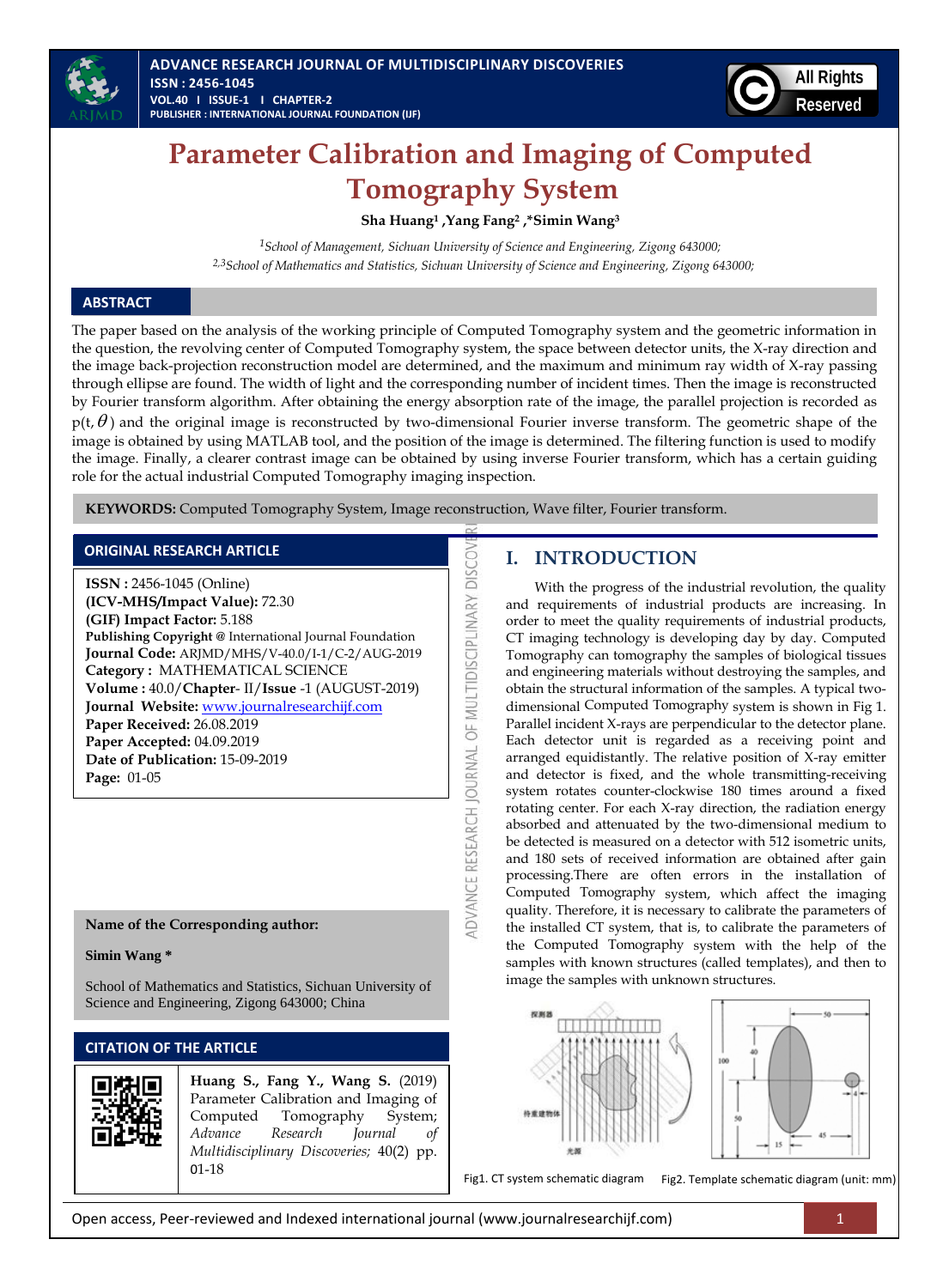Fig 3. Ten position illustrations



**1. The questions raised**

- 1). A calibration template consisting of two uniform solid media is placed on a square tray. The geometric information of the template is shown in Fig2. As shown, the corresponding data are given, and the value of each point reflects the absorption intensity of the point, which is called "absorptivity". Based on this template and the received information, the position of the rotating center of the Computed Tomography system in the square tray, the distance between detector units and 180 directions of X-ray used in the Computed Tomography system will be determined.
- The received information of an unknown medium obtained by the above-mentioned Computed Tomography system. Using the calibration parameters obtained, the position, geometry and absorptivity of the unknown medium in the square pallet are determined. In addition, the absorptivity at 10 locations given in Fig3 is also given.
- 3). The received information of another unknown medium obtained by the above-mentioned Computed Tomography system. In this paper, the relevant information of the unknown medium will be given by using the calibration parameters obtained. In addition, the absorptivity at 10 locations given in Fig3 will be given in detail.

# **II. PROBLEM ANALYSIS**

To solve this problem, the maximum ray width (long axis length of ellipse) and minimum ray width of X-ray passing through ellipse are found from Fig. 1. When the maximum ray width is reached by MATLAB tool, it is the 61st incident, and when the minimum ray width is reached, it is the 151st incident. The number of detectors corresponding to the maximum light width and the minimum light width is obtained from the detected data. Because the distance between detectors is equidistant, the distance between detector units can be obtained by formulate. Let 512 light sources form a straight line of light sources, and find the maximum number of rows where the energy absorption and the maximum number of rows are located by MATLAB programming. In columns 61 and 151, the point m where the rows are located is found. Through this point, the intersection points of two X-rays  $l_1$  and  $l_2$ ,  $l_1$ and *l*2 , are drawn, that is the center of rotation, Then a plane rectangular coordinate system is established as shown in the figure.



**Fig 4: Twice incidence of X-ray**

# **III. CALCULATING THE CENTER OF ROTATIONC**

#### **Step1**:**Calculate the distance between detectors**

It is found that when X-ray is vertically injected at the 151th rotation, the ray width is elliptical short axis + small circle diameter. The number of detectors corresponding to the length of the shortest axis + small circle diameter can be obtained from the measured data. Then the distance model of the detector is established by using the formula.

$$
d = \frac{a+r}{n}
$$

Option: d is the space between detector units; a is the length of short axis; r is the radius of small circle.

#### **Step2**:**Establishment of Rotation Center**

53

**DISCOVERI** 

**INARY** 

MULTIDISCIPL

5F

RNAL a

The intersection point of the mid-vertical line of the two light sources is the center of rotation. Fig. 4 shows that the horizontal incidence of X-rays across the shortest axis is the 61st, and the vertical incidence across the longest axis is the 151st. The measured data show that the number of energy received by the 61st incident detector is the largest, that is, the width of light radiated on the ellipse is the widest. The 151st incident detector receives the least amount of energy, that is, the narrowest ray width on the ellipse. A rectangular coordinate system with the lowest left corner of the square pallet as coordinate origin o, the transverse axis of the square pallet as X axis and the number axis as y axis is established. Using MATLAB program, the most energy absorbed behavior m = 228 rows is obtained from the measured data. Two X-rays intersect at one point through m point.Vertical coordinates of the center of rotation:  $y = d * (m-235)+50$ ;

The 150th incident is X-ray vertical incident, and the 222nd detector emits X-ray just over the ellipse length: Abscissa of the center of rotation:  $x = 50 - d * (m - 223)$ ;

Option: d represents the distance between the detector units, from which the coordinates of the rotation center can be obtained.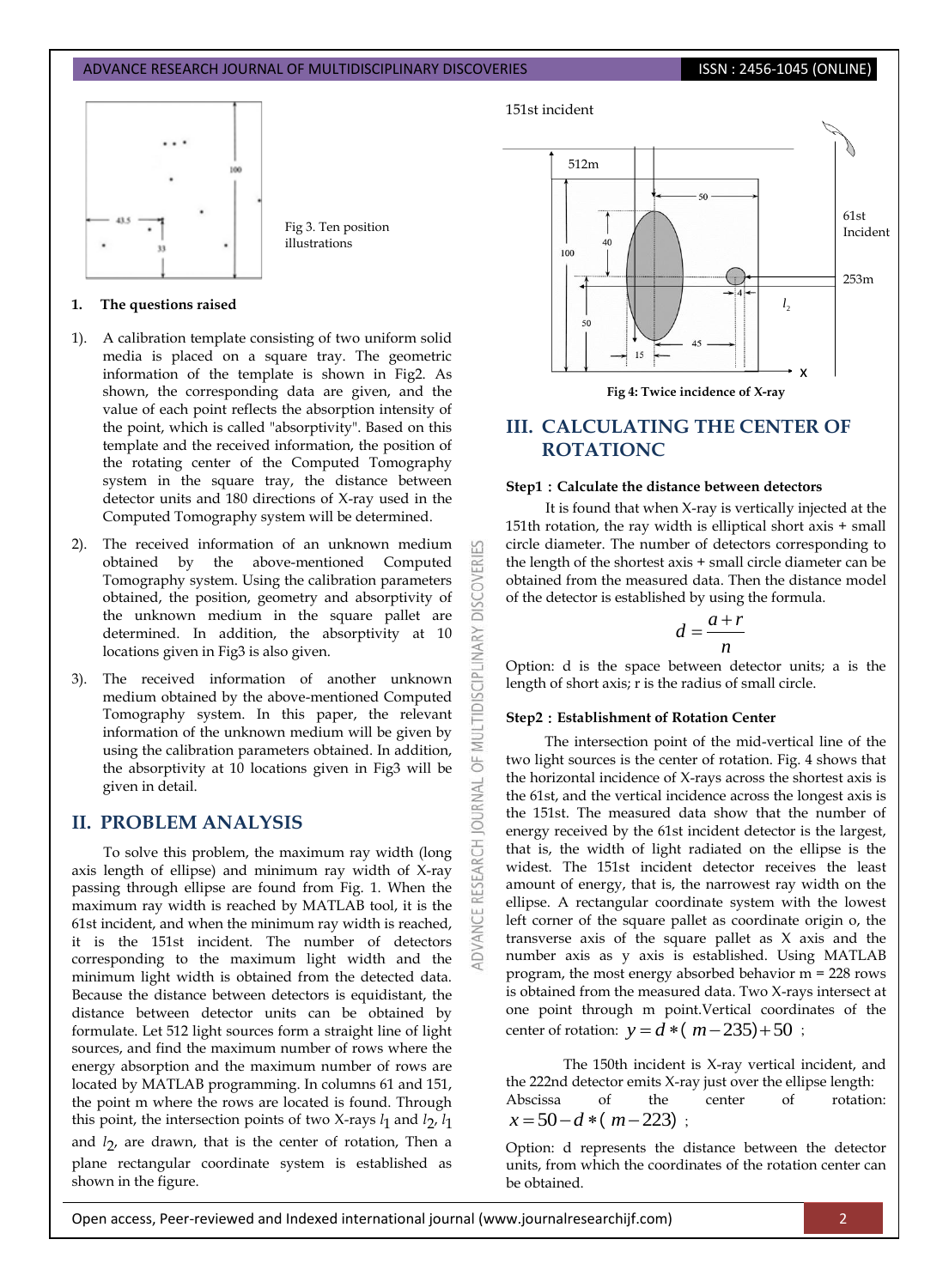#### **Step3**:**Determination of the direction of X-ray**

Since the direction of the 61st incident X-ray is horizontal and the 151st incident X-ray is vertical, the direction of the two X-rays is 90 degrees, and the number of rotations is 90 times, so each counter-clockwise rotation is 1 degree. So the 61st incident indicates that the X-ray rotates counterclockwise 60 degrees from the starting position, so that the direction of the X-ray at the starting position and even at each post-rotation position can be obtained.

#### **Step4**:**Solving the Center Point**

Fig. 5 shows that the length of the short axis is 30 mm and the diameter of the small circle is 8 mm. The number of detectors corresponding to the shortest light width is 137

by means of Annex 2. The formula shows that:  

$$
d = \frac{30 + 8}{137} = 0.2774 (mm)
$$

Therefore, the distance between detectors is 0.227 mm, and the total length of detectors is:

Length of detectors is:

\n
$$
s = 512 * 0.2774 = 142.0288 \, \text{mm}
$$

Vertical coordinates of the center of rotation:  $y = d * (m - 235) + 50 = 48.4082$ (mm)

Abscissa of the center of rotation:  $x = 50-d*(m-223) = 48.8660$ (mm)

Solution of 180 directions of X-ray: Since the direction of X-ray is horizontal in the 60th incident direction and vertical in the 150th incident direction, the direction of the two X-rays is 90 degrees, and the number of rotations is 90 times, so each counter-clockwise rotation is 1 degree. So the 60th incidence indicates that the X-ray rotates counterclockwise from the starting position by 60 degrees, so that the angle between the X-ray source and the horizontal direction is 120 degrees. The X-ray is incident from the bottom to the top. Every subsequent counterclockwise rotation, the step of the angle is 1 degree, until 180 counter-clockwise rotation. The figure is shown in Fig  $\mathcal{L}$ 



Note: The 180 directions of X-ray are shown in Fig 2. The angle between the X-ray and the x-axis is 120 degrees at the starting position, 1 degree at the counter-clockwise angle step per counter-clockwise rotation, 180 degrees at the 61 times, 270 degrees at the 151st incident, and 270 degrees at the last. The angle between sub-rotating X-ray and x-axis is 300 degrees.

# **IV. ESTABISHMENT OF GEOMETRIC SHAPE OF MEDIUM**

Fourier transform [1] is used to reconstruct the image. First, the energy absorption rate of the image is calculated. The parallel projections collected from different angles are recorded as the complete Fourier transform of the object. Then, the object is reconstructed by inverse Fourier transform. That is, the original image is obtained by two-dimensional inverse Fourier transform. Using MATLAB program to get the geometric shape of the image and determine the position of the image, adding a filter function before the inverse Fourier transform can reduce the energy loss caused by the Fourier transform and result in artifacts and get a clearer image.

#### **Step1: Determination of medium absorption rate**

53

**DISCOVERI** 

INARY

**IDISCIPL** 

MULTI 5

**JOURNAL** 

The absorptivity of the medium is set to  $f(x, y)$ . The parallel projection acquired at a certain angle is  $p(t,\theta)$ , p (u) can be obtained by Fourier transform. The two-dimensional Fourier transform of the original function  $f(x, y)$  can be done, and then the absorption rate of each point in f  $(x,y)$ can be obtained by using the inverse Fourier transform and MATLAB programming.

#### **Step2: Determine the absorptivity of points in Fig3**

After the whole geometric shape and the specific position of the pallet, the template schematic diagram as shown in Figure 3 is drawn, and the relative positions of the ten points given in the title in the geometric figure are observed.

$$
|f(x, y)| \exists, M(x, y) \in R
$$
  

$$
f(x, y) = 0, M(x, y) \notin R
$$

The absorptivity at these ten locations can be obtained by substituting  $f(x, y)$ 

### **Step3: Application of Bill's Theorem [2]**

Let the linear attenuation coefficient (absorptivity) be the distribution function of  $u(x)$ . When the incident intensity of X-ray is equal to  $I_0$ , the intensity after passing through the medium is I, and obeys the Bill's theorem.

$$
I = I_{0e} - \int_{L} u(l) dl
$$

The energy received by the medium is:

$$
I = I_0 - I = I_0 \left(1 - e^{-\int_u^1 u(l)dl}\right)
$$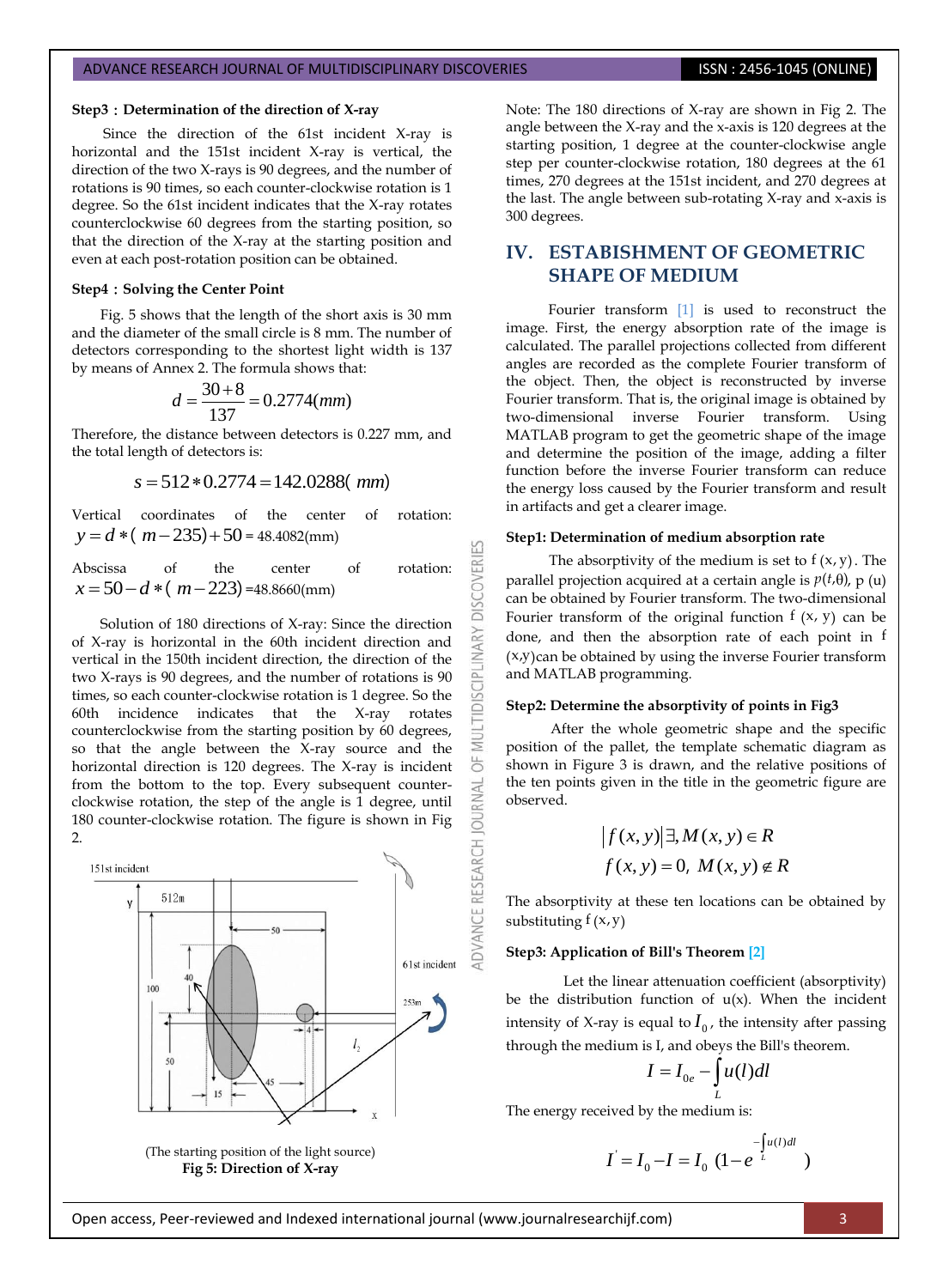After transformation, it is obtained that:  
\n
$$
P(l) = ln \frac{I_0 - I}{I} = \int_{L} u(l) dl
$$

Option: p(l) is projection data. Then the problem is transformed into calculating u(l) from the projection data p(l) to obtain the absorptivity function u(l) of the medium.

# **V. FOURIER TRANSFORM RECONSTRUCTION ALGORITHM**

#### **1. Basic thought**

The Fourier transform of each projection corresponds to a line in the Fourier transform of the medium [3], that is, there is a one-to-one correspondence between the projection and the medium. Firstly, the projections from different angles are combined into Fourier transform, and then the medium is reconstructed by inverse Fourier transform. When the detector rotates 180 degrees around the medium, the center piece of the two-dimensional Fourier transform of the medium corresponding to the direction of the detector can cover the entire Fourier space. The original image can be obtained by two-dimensional Fourier transform.

#### **2. Central section method**

Method 1: Assuming the objective function of reconstruction is f (x, y), the parallel projection acquired at a certain angle is  $p(t,\theta)$ , where t represents the distance between the isocenter of the projection line. In the case that the projection is parallel to the y axis  $[4]$ , that is:

$$
p(x,0) = \int_{-\infty}^{\infty} f(x,y) dy
$$

same time: 

Fourier transform of X is performed on both sides at the same time:  
\n
$$
p(u) = p(x, 0) = \int_{-\infty}^{\infty} p(x, 0)e^{-j2\pi ux} = \int_{-\infty}^{\infty} \int_{-\infty}^{\infty} p(x, 0)e^{-j2\pi ux} dx dy
$$

Then the original function  $f(x, y)$  is transformed by two-

Then the original function f (x, y) is transformed by two-  
dimensional Fourier transform to get its value at v=0:  

$$
F(u, v)|_{v=0} = \int_{-\infty}^{\infty} \int_{-\infty}^{\infty} p(x, y) e^{-j2\pi(ux+vy)} dx dy |_{v=0} = \int_{-\infty}^{\infty} \int_{-\infty}^{\infty} p(x, y) e^{-j2\pi(ux+vy)} dx dy
$$

Option: This shows that the conclusion is valid at projection angle 0. Because the selection of coordinates is arbitrary, the above conclusions are also valid for every rotation angle.

That is, the Fourier transform of the projection of the target medium at any angle is equal to the line of its twodimensional Fourier transform in the same direction.

Method 2: Make a rotating coordinate system so that the s axis is parallel to the projection direction and the objective function f  $(x, y)$ . In the new coordinate system,  $f'(t, s)$  is used to express the relationship between the two coordinate systems.

$$
t = x\cos\theta + y\sin\theta
$$

$$
s = -x\sin\theta + y\cos\theta
$$

Projection *p*(*t*,*θ*) is the line integral of function f'(t, s) along the s axis:

$$
p(t,\theta) = \int_{-\infty}^{\infty} f'(t,s) \, ds
$$

The projection  $p(t,\theta)$  calculates the Fourier transform of the variable t:  $\frac{1}{2}$ 

variable t:  
\n
$$
p(w,\theta) = \int_{-\infty}^{\infty} e^{-j2\pi w t} dt \int_{-\infty}^{\infty} f'(t,s) ds
$$

By integral theory:  $dsdt = J * dxdy$ 

By integral theory: 
$$
\text{dsdt} = \mathbf{J} * \text{dxdy}
$$
  
\n
$$
p(w, \theta) = \int_{-\infty}^{\infty} \int_{-\infty}^{\infty} e^{-j2\pi wt(x\cos\theta + y\sin\theta)} f'(t, s) dx dy
$$

The projection Fourier transform  $p(w,\theta)$  is connected with the Fourier transform of the original function  $f(x,y)$ . It can be obtained that:<br> $\infty$ 

be obtained that:  
\n
$$
F(u,v) = \int_{-\infty}^{\infty} \int_{-\infty}^{\infty} p(x,0)e^{-j2\pi wt(ux+yy)} dx dy
$$

Let  $u = w \cos \theta$  and  $v = w \sin \theta$ , Let  $u = w \cos \theta$  and  $v = w \sin \theta$ ,<br>bring  $F(w \cos \theta, w \sin \theta) = p(w, \theta)$ .

K

**DISCOVERI** 

INARY

MULTIDISCIPL

 $\overline{6}$ 

**JAWAL** 

**DVANCE RESEARCH** 

In Fourier space, variables  $u = w \cos \theta$ and  $v = w \sin \theta$  definitions are a straight line that passes through the origin and the U-axis is angled. That is to say, the Fourier transform of the parallel projection is a slice of the Fourier transform of the original function, and the angle of the slice is the same as that of the projection.

# **VI. DETERMAINATION OF MEDIUM ABSORPTIVITY**

The absorptivity of the medium is set to  $f(x,y)$ . The parallel projection acquired at a certain angle is  $p(t,\theta)$  p(u) can be obtained by Fourier transform. The two-dimensional Fourier transform of the original function  $f(x, y)$  can be done. Then the absorption rate of each point in  $f(x,y)$  can be obtained by using MATLAB programming. The correlation between p(l) and u(l) can be obtained by using Schoeber' s

[5] law Department:  
\n
$$
p(l) = \ln \frac{I_0 - I}{I_0} = \int_L u(l)dl
$$

The absorptivity of the medium is set to f  $(x, y)$ , and the parallel projection is marked  $p(t,\theta)$ . t denotes the distance between the projection line and the isocenter. Order:

$$
t = x\cos\theta + y\sin\theta
$$

$$
s = -x\sin\theta + y\cos\theta
$$

After determining the whole geometric shape and the specific position of the pallet, make the template schematic diagram as shown in Fig 3, and observe the relative position of the ten points given in the title in the geometric figure.

Open access, Peer-reviewed and Indexed international journal (www.journalresearchijf.com) 4